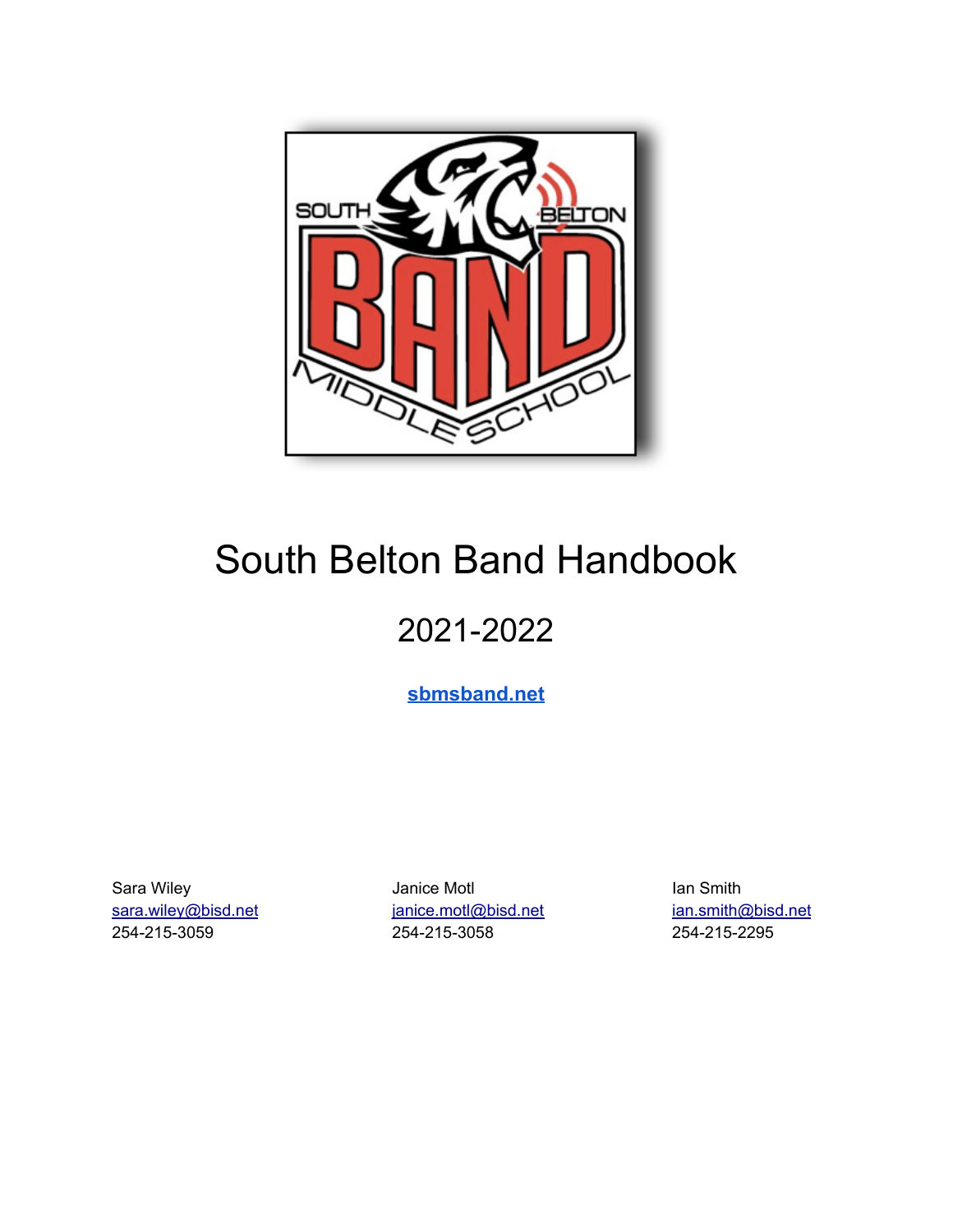# Table of Contents

**Welcome** to the South Belton Middle School Band Program! It is with great enthusiasm and excitement that we introduce our band program to you in a more detailed manner. The SBMS band program has established a wonderful tradition of excellence and we are glad you have chosen to be a part of it. Your child's participation in our band program is beneficial in many ways. Band students are engaged daily in a highly creative performing art that stimulates growth in areas of the human brain that no other discipline can. This growth effortlessly transfers into your student's academic life. In addition, our band students will develop traits such as teamwork, responsibility, dedication, self- discipline, social skills, confidence, leadership and dependability. Membership in our band program will give all a sense of accomplishment, pride, and respect as the students develop musical and personal skills that will enrich their lives.

The purpose of this handbook is to outline the guidelines and expectations for making this year a success for all involved, and to serve as a guide and resource for students and parents. Both students and their parents should take the time to thoroughly read this handbook. Upon completion, the contract on the last page should be signed and returned to school, indicating your understanding of these guidelines and expectations.

#### **\*\*Enrolling in band is a full year course, and students who enroll are expected to commit for the full academic school year.\*\***

#### Band Calendar

Changes in the calendar do happen as this is a living document. We will notify you of changes as soon as we become aware of them, and the most up-to-date calendar can always be found on the following websites: [sbmsband.net/calendar](http://sbmsband.net/calendar) or [tinyurl.com/sbmsbandevents](http://tinyurl.com/sbmsbandevents). Most performances and events will require academic eligibility to participate.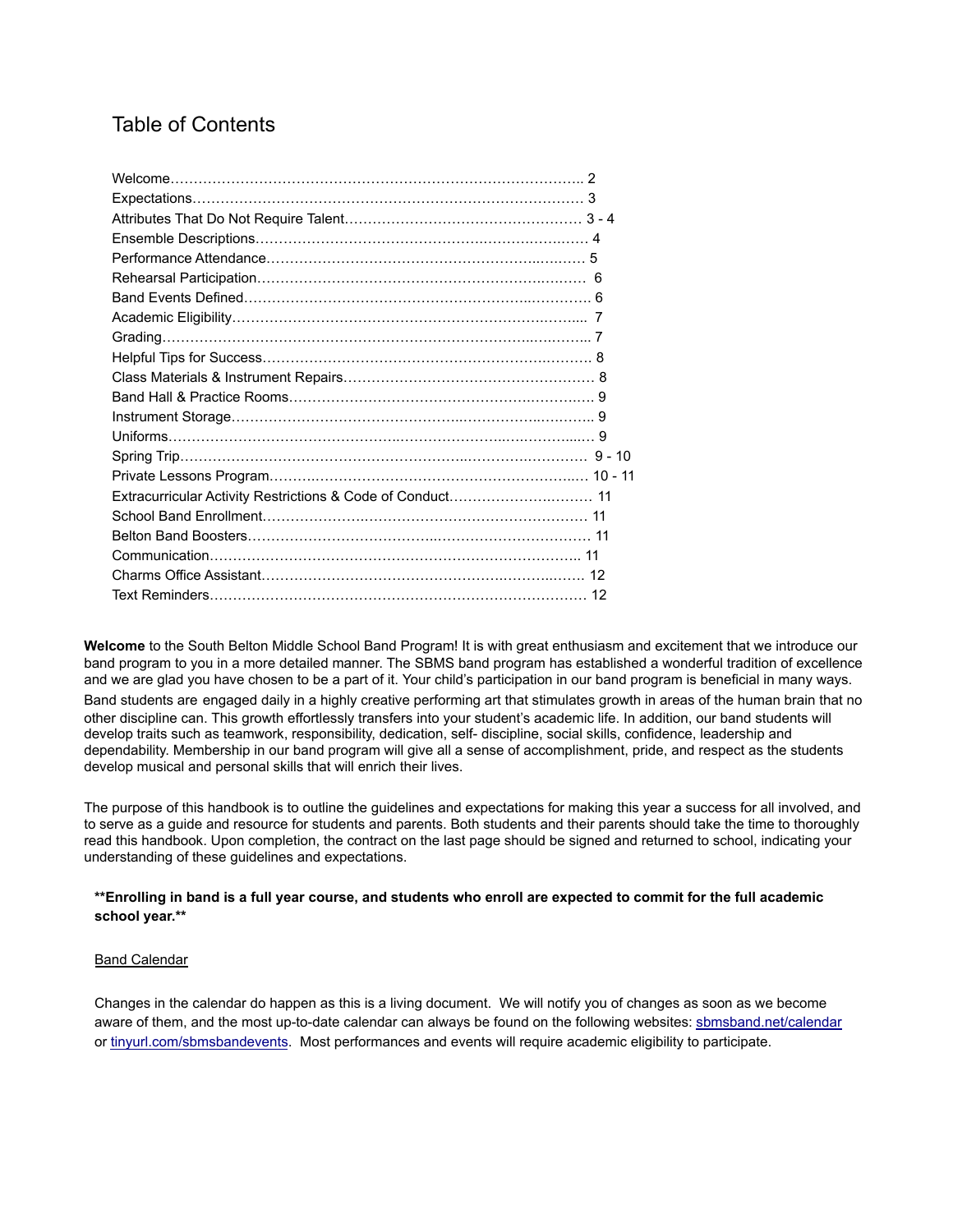### **South Belton Band Expectations**

Every member of the South Belton Band is expected to display exemplary behavior at all times. As a band member, students constantly represent South Belton Middle School, Belton Independent School District, and the City of Belton. Consequently, members should be certain that their actions, language, and attitude displayed are of a professional character. With this in mind, the SBMS Band has established expectations to help guide our actions and dictate daily procedure:

- 1. **Be Prepared** requires that students have all necessary materials for each and every rehearsal and performance. Necessary materials include: a binder with all music, pencils, a working instrument, reeds, oils, etc. In addition, "Be Prepared" also requires students to have assigned material learned before each and every rehearsal and performance. This can only be attained through daily practice.
- 2. **Be Disciplined** requires students to observe all rules set forth in the BISD Student Code of Conduct upon entering the Band Hall. In addition, "Be Disciplined" refers to the personal discipline required to master a musical instrument. Again, this can only be attained through daily practice.
- 3. **Be Engaged** refers specifically to the mental toughness, concentration, and focus necessary to accomplish the goals set forth each day of performing music at a high level of precision and artistry. It is expected that every student of the South Belton Band program be mentally tough and not ever give up on themselves or other members so that each student reaches their individual potential.
- 4. **Demonstrate Esprit de Corps** "a feeling of pride, fellowship, and common loyalty shared by the members of a particular group." Each member of the South Belton Band is valued. Their success is your success. Work to build relationships and encourage your peers to be their very best alongside you.

## **Attributes That Do Not Require Talent**

The following are highly desirable attributes that require ZERO "talent". These attributes set students apart from their peers and make them quite successful not only in band and school, but also in life.

**Arriving Early** - Students who arrive early to class, a performance, or an event are generally more prepared than those who do not. They experience less stress and have a more relaxed and confident approach to doing what is required of them.

**Being Prepared** - Students who have everything ready to go are more prosperous than those who do not. They progress more quickly because they don't lose any information during instruction.

**Positive Attitude** - Students are much more productive in dealing with other people (such as teachers, adults, and other students) when they think the best of everything and are willing to interact in a positive manner.

High Work Ethic - Hard work surpasses talent *every single time*. Teachers and adults are far more willing to go the extra mile for students who work hard consistently in everything they do.

**Full Energy** - This attribute is highly contagious and contributes significantly to the learning environment.

**100% Effort** - Some students may not be as talented as others, but those willing to give 100% effort always learn more and are more enjoyable to teach. Hard work beats talent when talent doesn't work hard.

**Respectful Body Language** - Students always show what they are thinking or feeling in their body language, which speaks louder than any words can. Make sure body language is always sending the right message.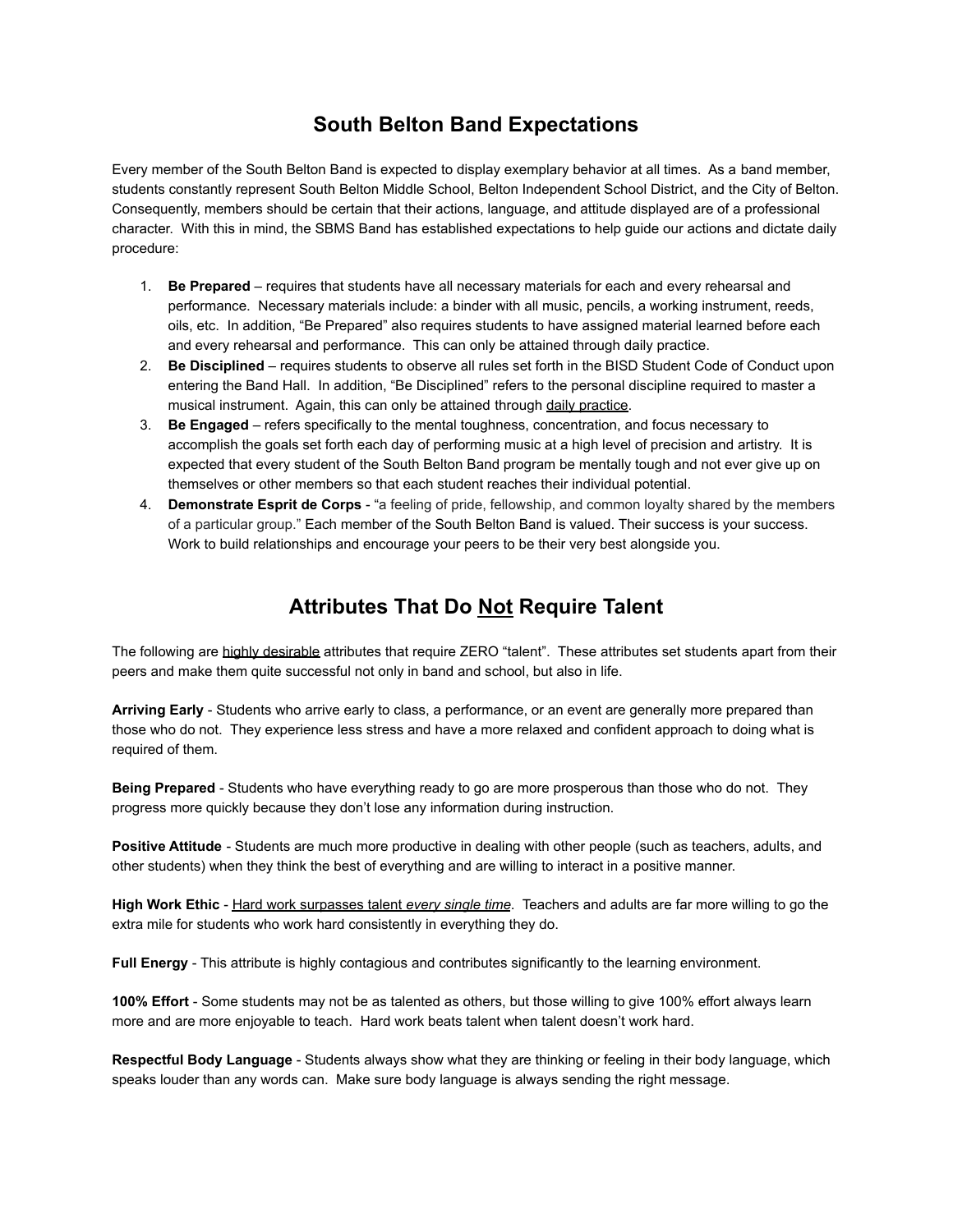**Being Moldable/Teachable/Coachable** - Students will learn more if they are willing to try new things, especially if they have never attempted certain tasks before. Be a follower first so you can learn to be a leader second.

**Enthusiasm & Passion** - Nothing great was ever achieved without enthusiasm. Find what drives your passion and do it to the best of your ability.

**Going Beyond the Extra Mile** - The deeper the sacrifice, the more the gain. Students who do more than what is asked of them will always rank among the best. How badly you want something dictates how hard you'll work at it.

### **Ensemble Descriptions**

#### Beginner's Ensemble

This ensemble consists of first-year instrumental players, and is made up of mainly 6th graders. This is the **most important year** for Band members because the student will learn 90% of the fundamentals necessary to be successful in playing an instrument. The ensemble is split during the school day into like-instrument classes, and comes together for dress rehearsals and concert performances during the school year.

These members will participate in dress rehearsals, concerts, contests, and may become eligible for the Spring Trip. End-of-Year Auditions will be held in May for placement in either the Symphonic Band or Wind Ensemble for the following year. The audition material will be announced in time to adequately prepare for the audition. Students who do not pass their audition will be retained in the Beginner's Ensemble the following year.

Beginner's Ensemble students should always keep in mind that this is a preparatory course designed to prepare them for participation in Band for the next 6 years.

#### Symphonic Band & Wind Ensemble

These performing ensembles consist of woodwind, brass, and percussion instruments, and perform music from various repertoires. Band students in the 6th & 7th grades will audition for Symphonic Band & Wind Ensemble in May for the upcoming school year. Eighth grade students will audition for the Belton High School Marching Hundred (M100) in the spring semester.

#### Jazz Band

This ensemble meets everyday during the school day, and includes 7th & 8th grade students who play only the following instruments: saxophone, trumpet, trombone, piano, guitar, bass, vibraphone, auxiliary percussion, and drum set. Jazz history, appreciation, and listening will be studied, as well as performance practices, including improvisation.

Students are required to use one of their elective choices for Jazz Band, and be concurrently enrolled in either Symphonic Band or Wind Ensemble. The only exception to this rule are instruments in the rhythm section (piano, guitar, bass, & drum set) who may join only after passing an audition.

**Parents**, you and the directors have the important responsibility to encourage and support your child. He/She can achieve what can be dreamed, and our mutual desire is to help your child enjoy the good times and learn from the tough times.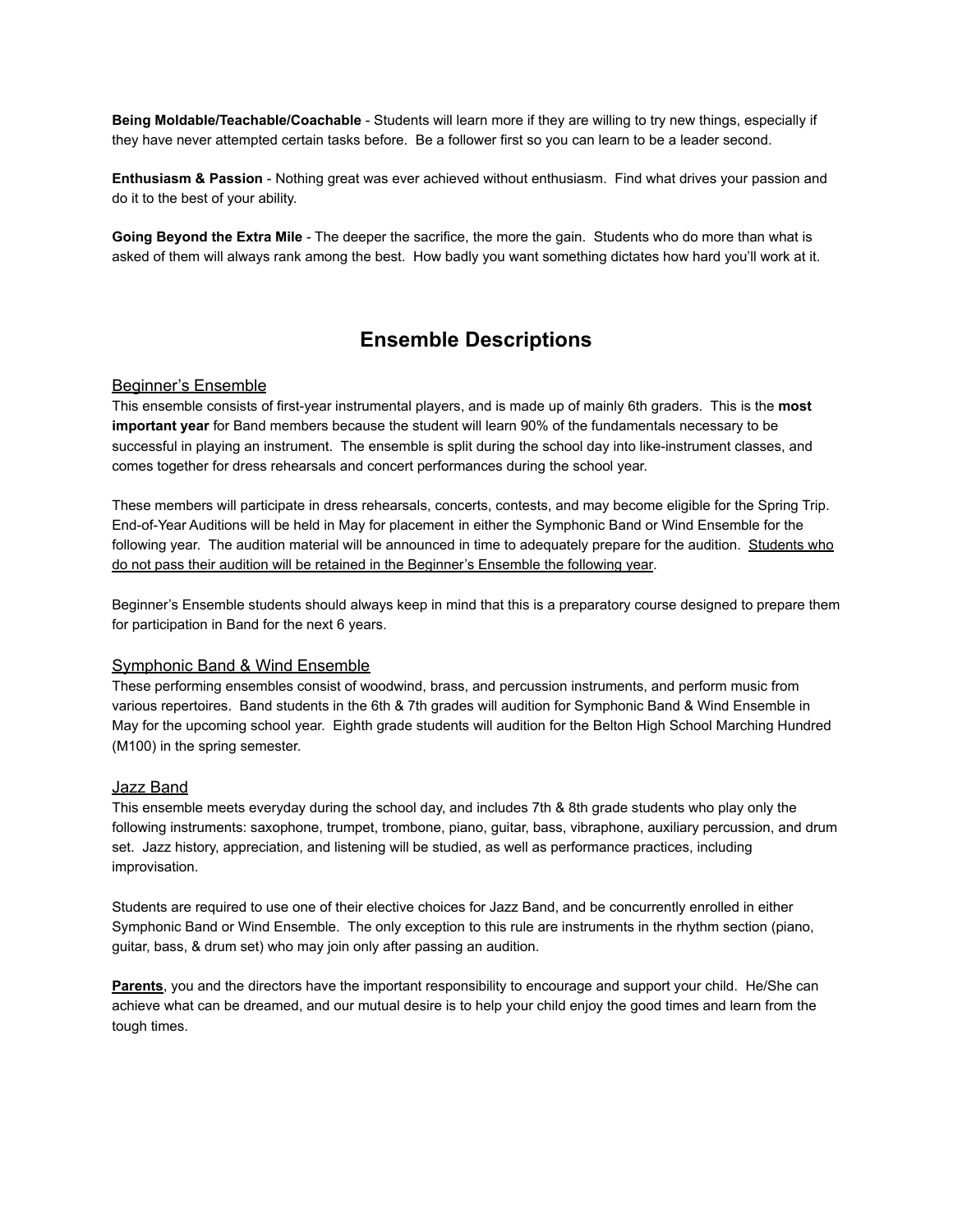### **Performance Attendance**

It is not possible to make-up a performance. Attendance at all performances is **mandatory**. The directors must approve all absences in advance, and only conflicts of a serious or emergency nature will be considered. Performances are the centerpiece and focus of our program and when missed, the students do not get to experience the fruits of their labor.

\*If your child has to miss due to illness or other reason, email a director PRIOR to the missed event. It is imperative that students learn personal accountability. It is expected that students will never just "not show up."

If you absolutely must miss an activity due to an avoidable conflict or family emergency, a written request, phone call, or email by parent or guardian will be needed **at least 24 hours before** the performance. Requests will be reviewed and excused at the directors' discretion. **Students who repeatedly miss performances (excused or unexcused) will be subject to removal from the band program.**

Every member of our Band is important. One missing member is like a missing link in a chain. **You** are important!

#### Texas Essential Knowledge & Skills for Fine Arts (TEKS)

- C. Knowledge & Skills: Creative expression. The student demonstrates musical artistry by singing or playing an instrument, alone and in groups, performing a variety of unison, homophonic, and polyphonic repertoire. The student makes music at an appropriate level of difficulty and performs in a variety of genres from notation and by memory:
	- (C) perform independently and expressively, with accurate intonation and

rhythm, developing fundamental skills and appropriate solo, small ensemble,

and large ensemble performance techniques; (D) perform independently and expressively a varied repertoire of music

representing various styles and cultures;

(E) sight-read independently and expressively, with accurate intonation and rhythm, demonstrating fundamental skills and appropriate solo, small ensemble, and large ensemble performance techniques in known keys and rhythms

The success of our program is directly proportional to the overall attendance rate throughout the year. **Please make every effort to schedule your medical, dental, or other appointments around band activities and class time.**

A note about **dental appointments and braces**: Please check the Band Calendar [\(sbmsband.net/calendar\)](http://sbmsband.net/calendar) for all events before scheduling these kinds of appointments. Students work very hard in preparation for these events and sometimes they cannot participate after dental/braces work has been done.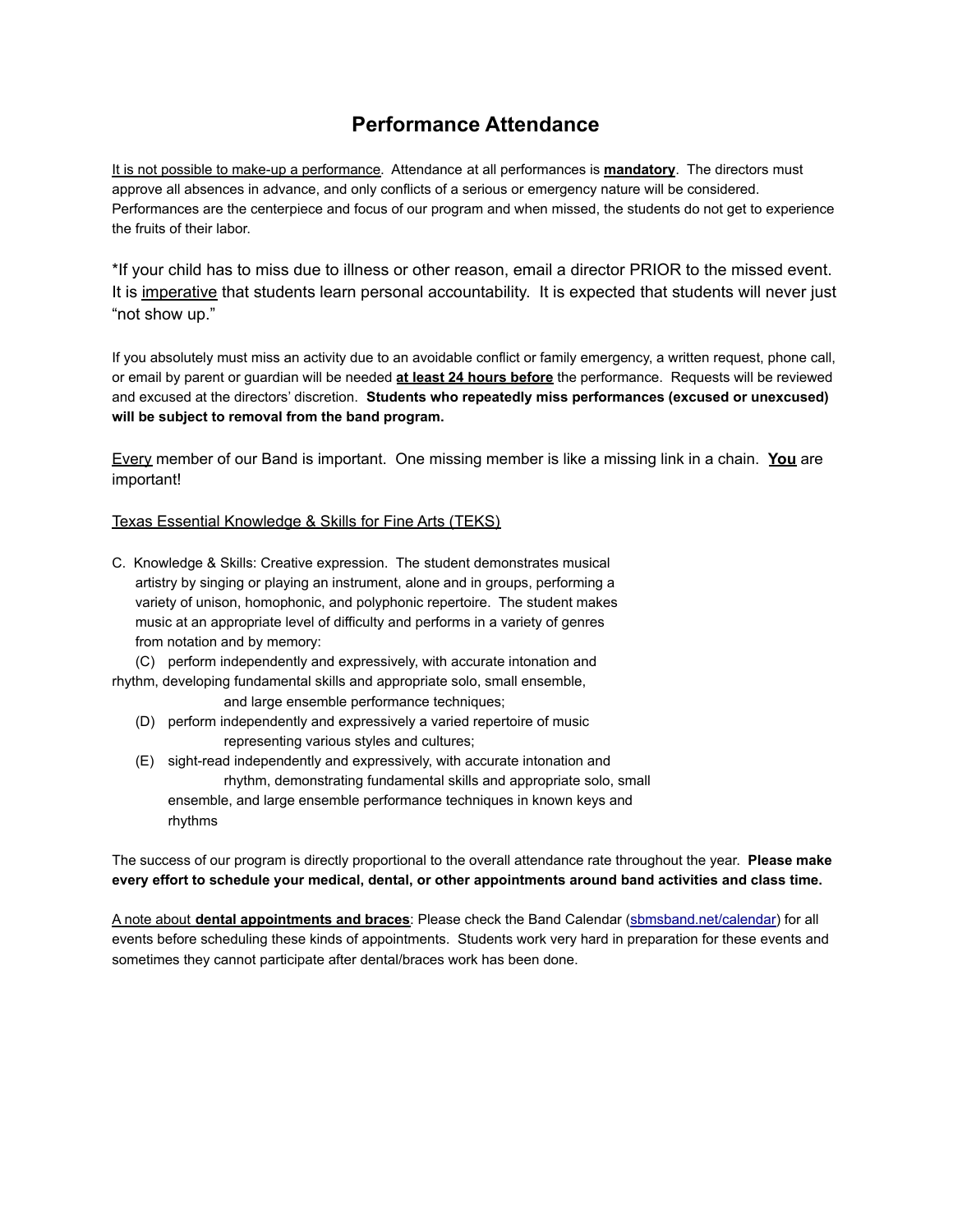### **Rehearsal Participation**

Students receive daily grades for participating in rehearsals. If a student is ill and has been advised by a medical professional to not play their instrument during class, they are required to bring a doctor or parent note in order to be excused. Students will be excused for no more than 2 days, and are **always** required to assemble their instrument and finger-along during class. Every student is required to participate in rehearsal every day to the best of their ability.

If a student must stay home from school because of an illness, they are automatically excused from practicing for that particular day. Students should write "Sick" on that day's practice record/log, and have a parent/guardian initial it. In order to avoid reinfection, students should sanitize their mouthpiece, ligature, and reeds with rubbing alcohol.

# **Band Events Defined**

#### All-Region Band Auditions for 7th & 8th Graders **(required for Wind Ensemble members)**:

Students from nearby school districts participate in these auditions. The audition consists of 5 memorized major scales, a memorized chromatic scale, and 2 prepared etudes (not memorized). Students are judged by a panel of 3-5 judges who sit behind a partition to listen to each student perform their music. This process protects student anonymity and the integrity of the audition process.

Top students are selected from these auditions and receive the honor of participating in the All-Region Band Clinic & Concert. Selection to the All-Region Band is **the highest honor** a middle school band member can achieve, and the rehearsals and performances are led by a notable music educator. Our philosophy emphasizes the improvement each student experiences as a result of participating in the All-Region Band audition process.

Before or After School Rehearsal/Sectional: A special rehearsal held outside of normal school hours.

Concert: A concert is a non-competitive performance, and there is no admission charge. Family members and friends are strongly encouraged to attend. Concerts are a major part of our curriculum that is graded and attendance is **required** of all students in the participating groups. All students are eligible to participate in concerts as academically eligibility is not required for these performances.

Contest or Festival: A contest or festival is a competitive performance. Students must be academically eligible\* to participate.

Solo & Ensemble Contest: All SBMS Band students who are academically eligible\* will be required to participate in Solo & Ensemble Contest. The performers are judged according to a standard.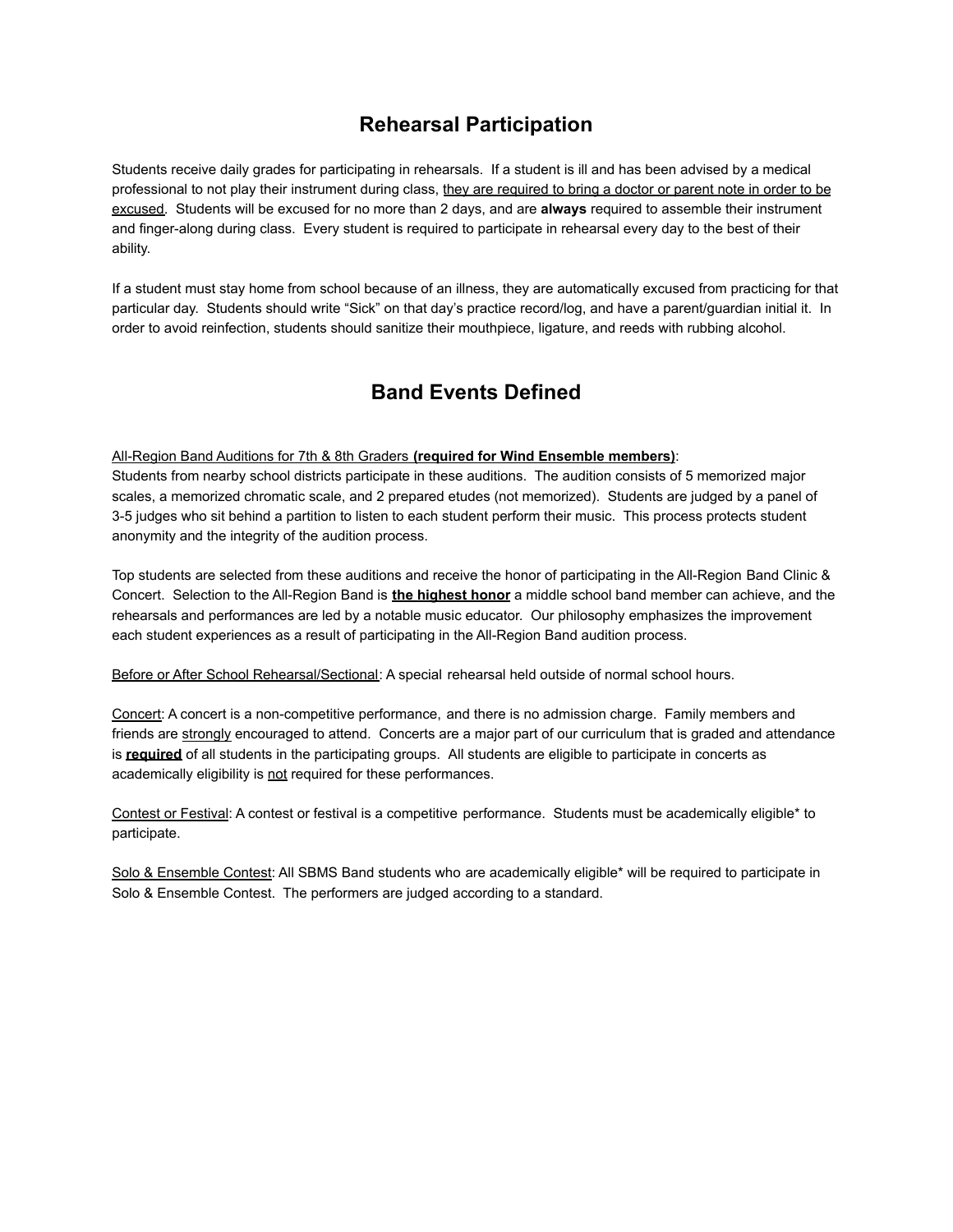# **\*Academic Eligibility**

As mandated by the Texas University Interscholastic League (UIL), a grade below 70 on a 6-week report card will deny a student competitive performance privileges for a 3- to 6-week period. Because of the adverse effect this problem can have on an individual and the group as a whole, the directors monitor all student grades around contest times.

Parents, we ask that you continue to supervise your child and communicate with their teachers if any grade questions should arise. Students should understand that their grades have a direct influence on other students as well as themselves. Every individual in the South Belton Band plays a vital role as a link in our chain.

Outline of UIL Academic Requirements (No Pass, No Play):

- If a student receives a grade below 70 in any subject, that student will become ineligible for extracurricular activities starting on the Friday following the end of the grading period in which the failing grade was received.
- A student can regain eligibility on the Friday following the 3-week grading period if the student is passing EVERY class and receives no remark of "currently failing" on their 3-week progress report.

# **Grading**

**Daily Grades: 60%** includes, but are not limited to: weekly/daily playing assignments, written work, weekly practice records, class materials, and before & after school sectionals (as needed for performances).

Practice Records constitute a large portion of a student's band grade because they are submitted weekly for the whole school year. This keeps students accountable for practicing their instrument outside of class.

**Major Grades: 40%** includes, but is not limited to: performances, written tests, & playing tests. The in-class Playing Rubric can be found on the Handouts page of the SBMS Band website at [sbmsband.net/handouts.](http://sbmsband.net/handouts) This rubric is used for all playing assignments/tests, chair tests, playoffs, and auditions.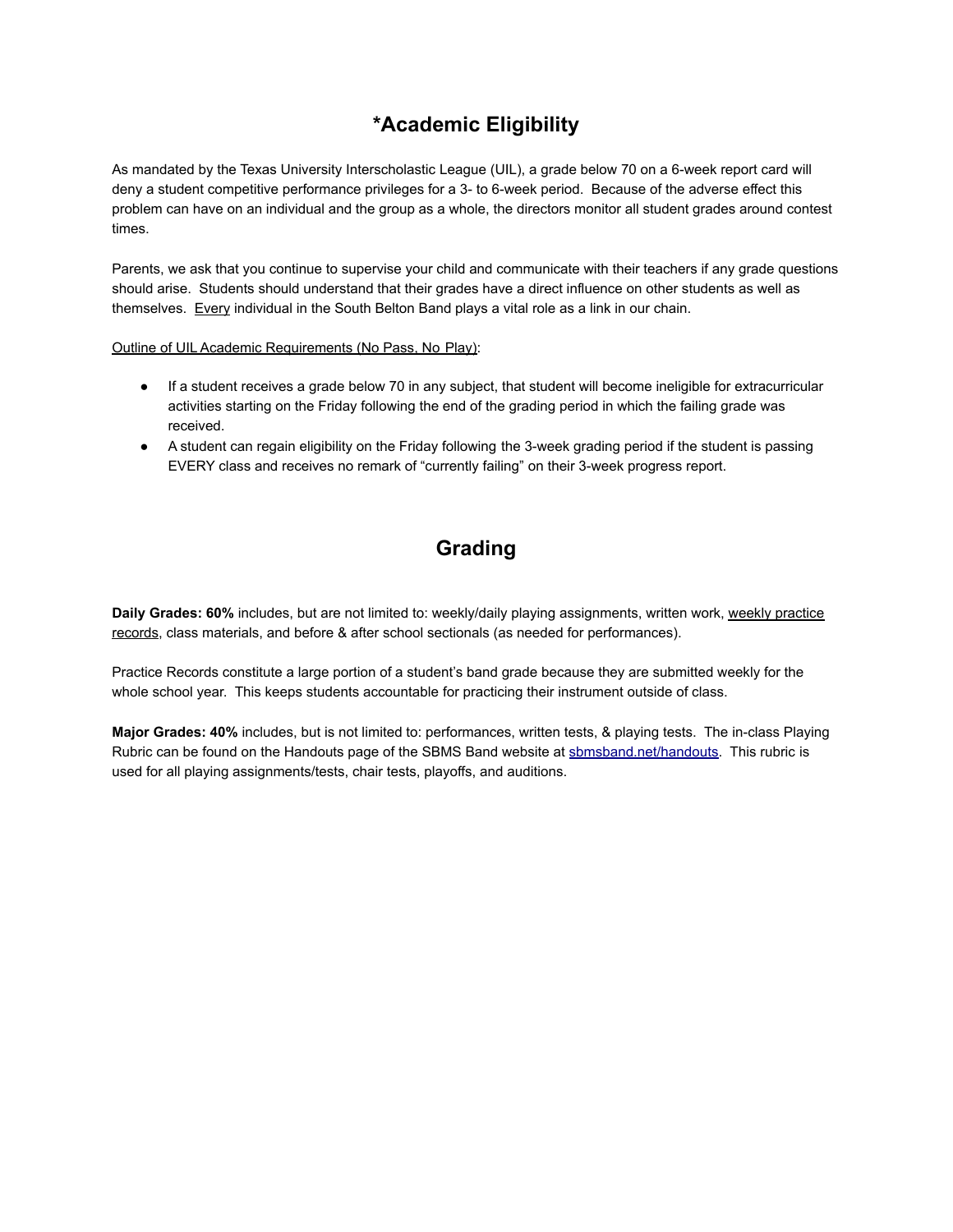### **Helpful Tips for Success**

#### 1. PRACTICE

Following a consistent, daily practice schedule is essential for a student to progress at an acceptable rate on his or her instrument. Parents, encourage your child to adopt a schedule of 25 minutes per day, at least 5 days per week. Total practice time each week should be at least 120 minutes (2 hours). Students know that we expect them to practice outside of class time. Practicing is just as important as any assignment that must be turned in. You are the only ones that can carve out this time for your child. This is hard, but it matters just as much as any other academic support you can provide. Please know that in-class rehearsals is not enough and cannot be the only time students are playing their instrument. Our goal is to support you in creating strong practice habits in your child, every day. We ask that you support your child by setting aside practice time at home.

● 1. Have goals when you practice; 2. Eliminate distractions; 3. Set up a daily schedule and stick to it; 4. **Always** use a metronome & music stand.

#### 2. PRIVATE LESSONS

In addition to band classes, we have a fine roster of talented private teachers available from Univ. of Mary Hardin-Baylor (UMHB), Baylor University, and Temple College. Private lessons are required for oboe and bassoon players and students in the Wind Ensemble. Lessons are strongly recommended for ALL students in the SBMS Band. Students that take this opportunity progress at a faster rate with an increased development of talent and have a deeper appreciation for musical achievement.

**Scholarships are available for help with the cost of lessons.** Request forms are available online and in the Band Hall.

#### 3. ALWAYS BE PREPARED FOR CLASS

● Instrument, mouthpiece, ligature, & all necessary reeds; One-inch 3-ring binder with student's name on the outside; Five notebook dividers & two highlighters; One dozen (12) sharpened pencils that go into… a pencil bag or holder that goes into 3-ring binder

#### 4. DENTAL APPOINTMENTS AND BRACES

Check the Band Calendar ([sbmsband.net/calendar](http://sbmsband.net/calendar)) for all events before scheduling these kinds of appointments. Students work very hard in preparation for these events and many times they cannot participate after dental/braces work has been done.

### **Class Materials & Instrument Repairs**

All students will receive a list of items needed with their instrument. All students MUST have a one-inch 3-ring binder with their name on it for their book and music given out in class. If you think your personally-owned instrument is in need of repair, let a director look at your instrument BEFORE it goes to the shop - it may save you time and money. The directors have experience with minor instrument repairing. Bring a parent note if your personal instrument is in the shop being repaired. School-owned instruments that are in need of repair must be given to the band directors. Parents and students are not authorized to take school-owned instruments to a repair shop.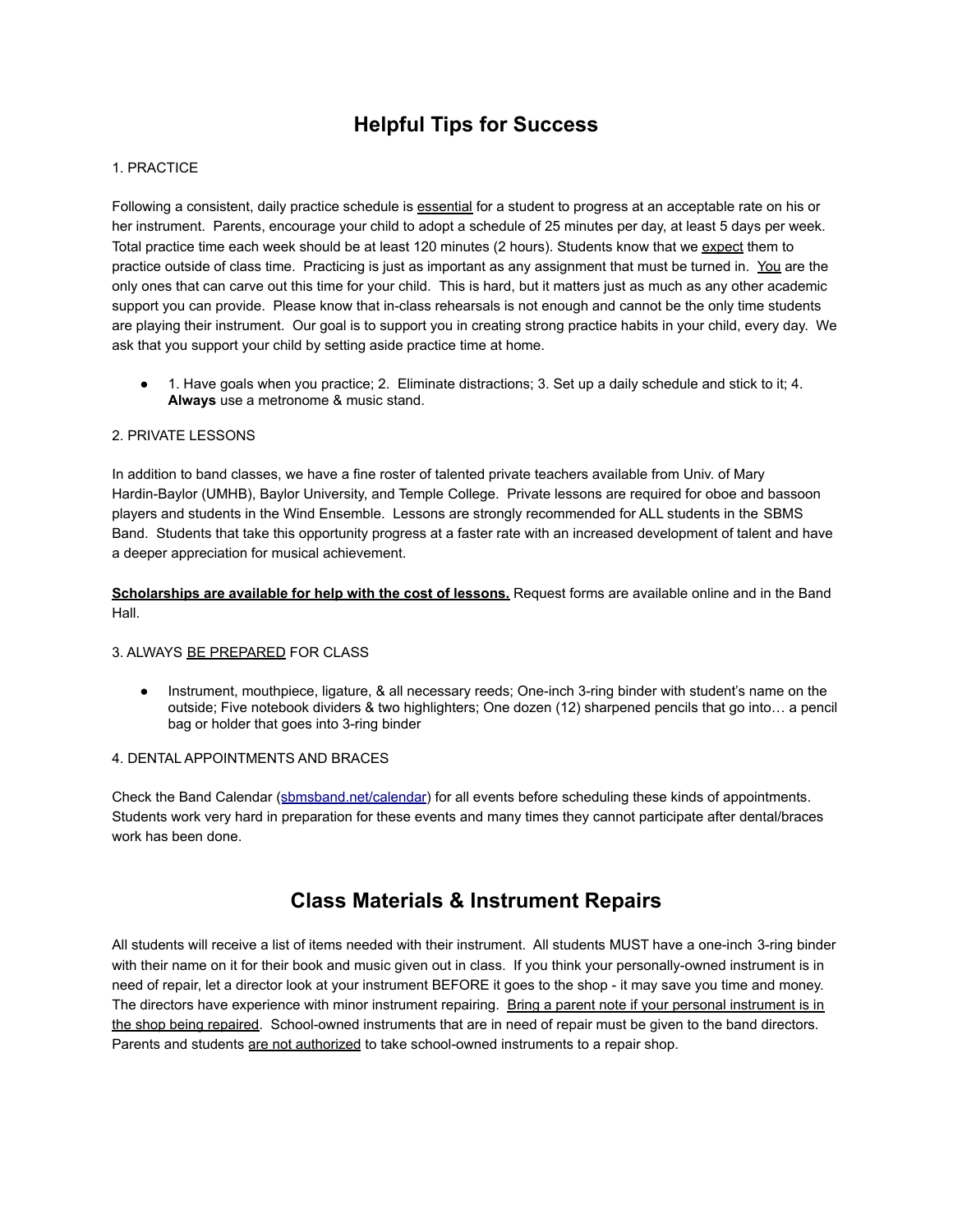## **Band Hall & Practice Rooms**

These are your rooms to use at times determined by the directors. Show respect and pride by keeping them neat and clean:

- No food, drinks, or gum allowed in the band hall or ensemble/practice rooms.
- Keep lockers clean and neat, and always keep your locker locked when not in the Band Hall.
- No writing on stands, chairs, walls, lockers, etc.
- Only current Band students are allowed in the Band Hall and facilities at any time.

# **Instrument Storage**

Each student will have a lock and locker assigned for their instrument and band supplies. Lockers are for storage of instruments and music **only**. Please keep school books, coats, athletic wear, etc., in other appropriate locations. Students are required to memorize their lock combination, and keep their instrument secure by keeping their locker locked when they are not in the Band Hall.

# **Uniforms**

#### **Beginner's Ensemble, Symphonic Band and Wind Ensemble**

Beginner's Ensemble, Symphonic Band & Wind Ensemble members have an official South Belton Band polo shirt. Purchasing the shirt will be done at Band Registration.

Students will supply their own:

- Solid black, plain-front pants.
- Solid black calf-length dress socks. NO ankle socks.
- Solid black closed-toed dress shoes.

\*Please let the directors know if this poses a financial burden for your family so we may help.

# **Spring Trip**

To be able to participate in the end-of-year Spring Trip, students must:

- 1. Be academically-eligible during the grading period of the trip. This is an extracurricular trip, therefore students must have passed all classes with a 70 or above on their grade report.
- 2. Return a completed, signed permission slip.
- 3. Be present and perform at **all** major/formal performances. These performances are graded and participation is mandatory.
	- a. Major Performances include, but are not limited to: MS Band Night (8th Graders), All-Region Auditions, Beginner Sit-In Concert, Jazz Holiday Concert, Band Holiday Concert, All-Region Jazz Auditions, Pre- UIL Benchmark Concert, Solo & Ensemble Contest, Temple Jazz Festival, UIL Contest, Temple College Band Festival, and the spring Band-O-Rama Concert.
	- b. If a music student loses trip privileges for any SBMS organization on campus, he or she also loses trip privileges for the SBMS Band/Choir/Orchestra Spring Trip.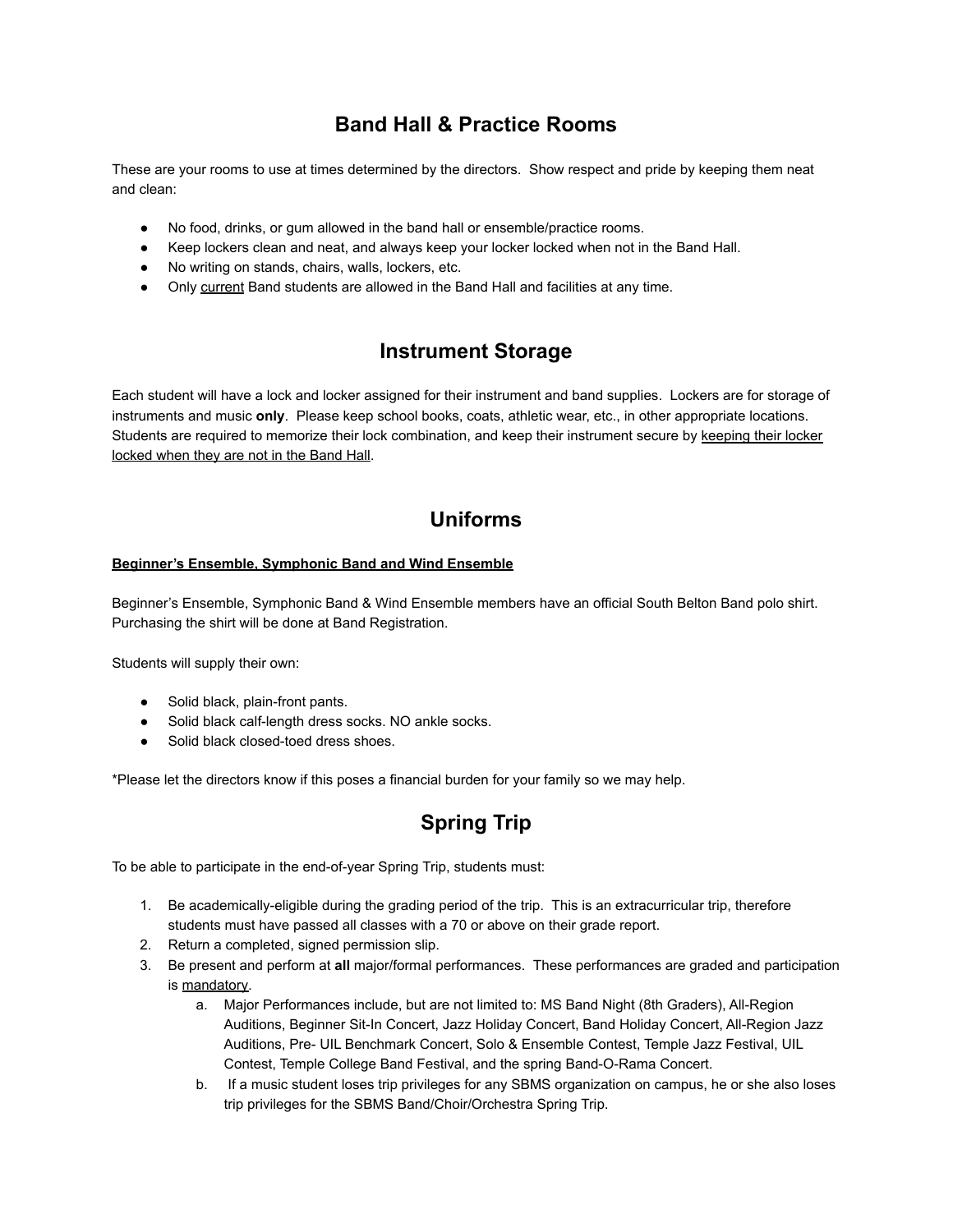- 4. Have settled all financial obligations to the fine arts program **and** to the school before the trip. This includes yearly instrument usage fees, reed charges, library fines, iPad fees, student ID fees, and cafeteria fees.
- 5. Have met **all** behavior standards:
	- a. No Suspensions, LTISS, DAEP, or JJAEP for the entire school year.
	- b. No Out-of-School Suspensions (OSS) in the current spring semester.
	- c. Spring Semester Only: Less than three (3) days of ISS and Disciplinary Saturday School combined.
	- d. No more than six (6) After School Detentions in the current spring semester.
	- e. No more than nine (9) Lunch Detentions in the current spring semester.
	- f. No more than nine (9) Tardies in the current spring semester.
	- g. Directors, counselors, and/or principals will determine who is eligible to attend the Spring Trip. Any habitually disruptive student may be subject to exclusion.

### **Private Lesson Program**

The Private Lesson Program makes it possible for students to receive additional individual instruction at a reasonable cost to parents. Lessons are charged at a rate of \$15-\$25 per 30-minute lesson, and fees are paid directly to the music enrichment instructors. Students enrolled in private lessons usually make All-Region Band, earn first division superior ratings on solos, sit at the top of their section, and eventually make the Texas All-State Band in high school, which usually results in full scholarships to college. Private lessons are vital to any quality band program, and are **strongly recommended** for all members.

Lessons are scheduled on a first-come, first-served basis and available times vary according to each instructor's availability. There are slots offered during class time, and before or after school. The SBMS Band program is very fortunate to have several professional musicians from around the state willing to teach our students. Therefore, in order to participate in the program, we encourage students/parents to participate on a per semester basis. Your commitment helps to ensure that each instructor's workload offsets the cost of travel.

Twenty-four (24) hours advanced notice must be given directly to the instructor to be considered an excused absence. Make-ups for excused absences are to be arranged between the instructor and the student/parent, not the band directors. If timely notice is not given and a student misses a lesson, payment is still expected and a make-up session is to be scheduled at the discretion of the lesson instructor.

Being on time to lessons is necessary in order to preserve the instructor's lesson schedule. If a student is late to their lesson, they forfeit their scheduled lesson time to the next scheduled student, and the instructor will determine an alternate lesson time. Being on time to a lesson is defined as having all required materials in their possession and having completed their warm-up as assigned by their instructor **before** their scheduled lesson time. Please visit [sbmsband.net/private-lessons](http://sbmsband.net/private-lessons) to find contact information for the following private lesson instructors:

Jennie Miller (Flute) - Master of Music Education from New Mexico State University, and freelance flutist in Central Texas

Erin Gibson (Flute) - Master of Music in Flute Performance from Baylor University, and piccolo/flutist with the Temple Symphony Orchestra

Kaylenn Henderson (Clarinet & Saxophone) - Bachelor of Music Education from McMurray University, and has two children involved with the Belton Band program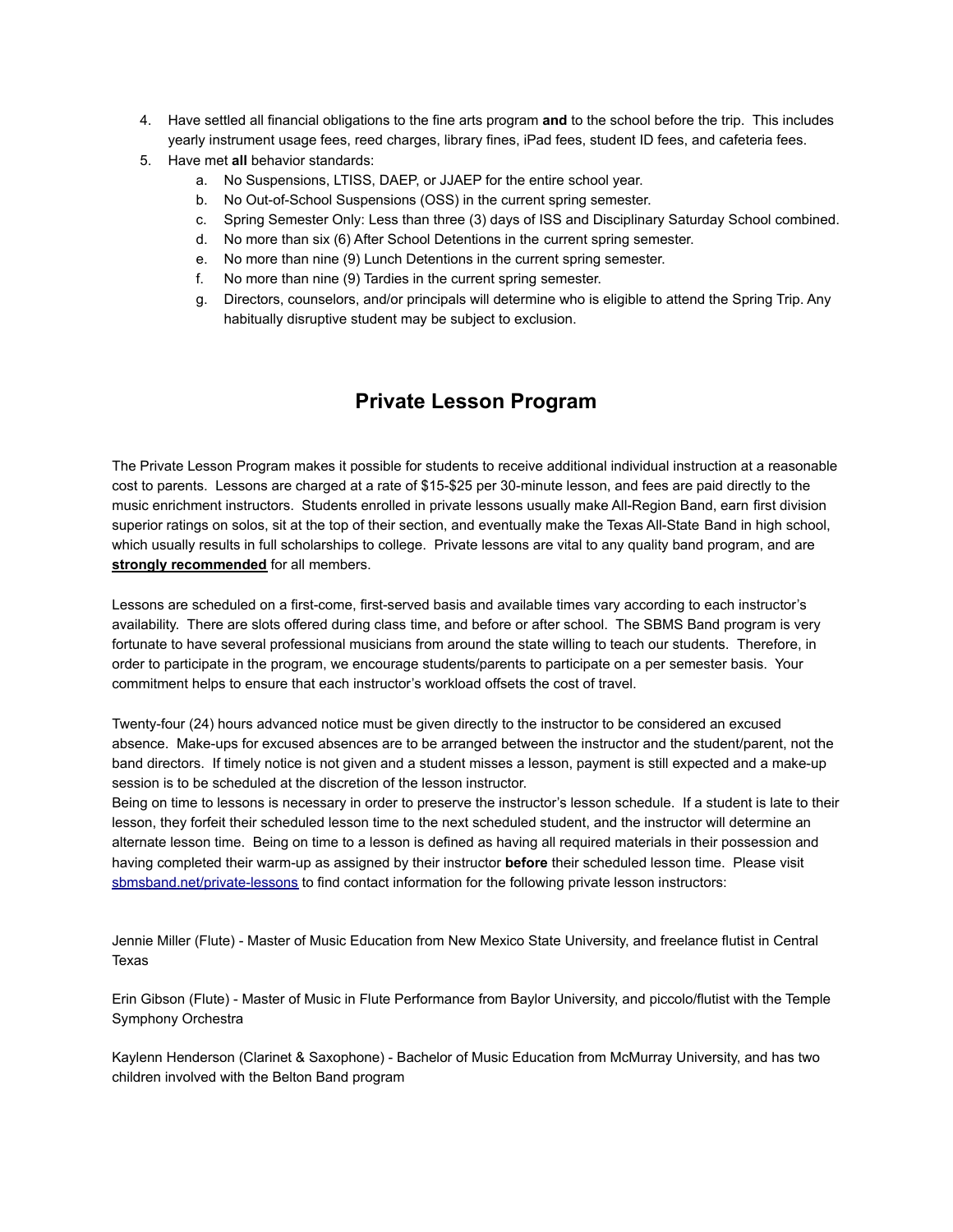Linda Fairlie (Bassoon) - Bachelor of Music Education from Kennesaw State University, and bassoonist with the Temple Symphony Orchestra & Cobb Symphony Orchestra

Jim Gibson (Trumpet) - Bachelor of Music Education from University of Texas at Austin, and Principal Trumpet of the Temple Symphony Orchestra & Central Texas Mastersingers

Jennifer Essary (Horn) - Bachelor of Music Education from University of Hardin-Simmons, hornist with the Temple Symphony Orchestra, and freelance hornist in Central Texas

Clayton Capps (Trombone, Euphonium, & Tuba) - Bachelor of Music in Low Brass Performance from University of Mary Hardin-Baylor, and freelance tubist in Central Texas

Scott Dudley (Percussion) - Bachelor of Music Education from Baylor University, and percussionist with the Temple Symphony Orchestra

# **Extracurricular Activity Restrictions & Code of Conduct**

Before going on any activity with the Band, please read and understand the **Extracurricular Activity Restrictions and Code of Conduct** as reprinted from the Texas Education Code found in the SBMS Student Handbook.

### **School Band Enrollment**

If a student quits or does not re-enroll in Band, they will not be allowed to enroll in middle school or high school band at a later date in Belton ISD.

Any band student who is placed in Long Term ISS, DAEP, and JJ, etc., is subject to removal from the Belton Band program at the discretion of the band directors and principals.

To be eligible for membership in the Belton High School Band, a student must have successfully completed Band the previous year, and played an audition for the high school band directors. If a student quits Band in middle school, they will **not** be allowed to enroll in high school Band at a later date.

# **Belton Band Boosters**

The Belton Band Booster Club meets regularly at Belton High School. Information about this parent group is available from the directors. Middle school band parents are invited to be a part of this great organization.

### **Communication**

The SBMS Band Website has the most up-to-date information: **[sbmsband.net](http://sbmsband.net)**

The directors encourage positive communication and are willing to discuss any aspect of a student's progress in Band with his/her parents: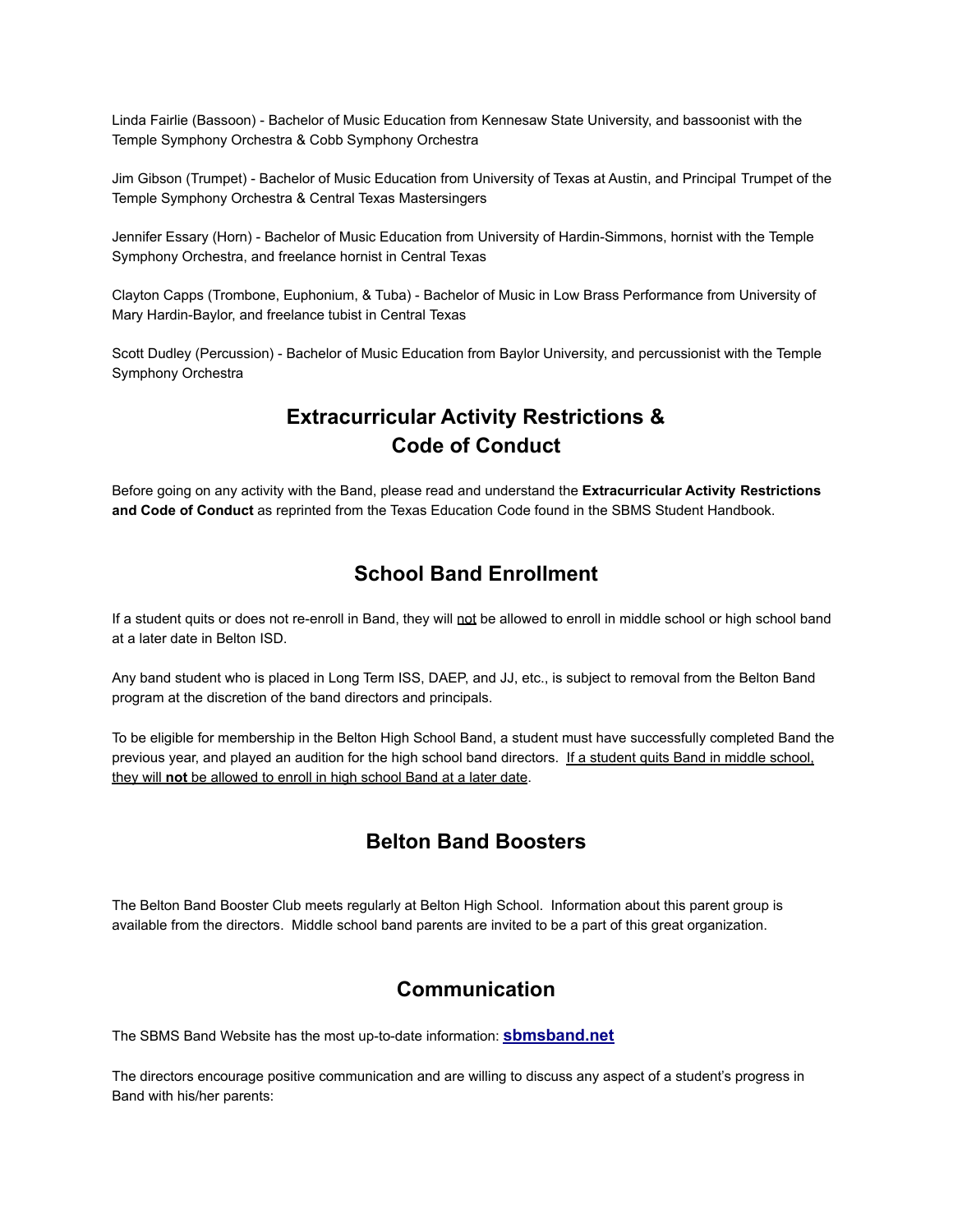# **Charms**

Charms Office Assistant is a web-based program where band students and parents can view assigned inventory, finances, forms, and update their contact information. Here are instructions for accessing this program:

- Visit **[charmsoffice.com](http://charmsoffice.com)**
- Locate and Hover over the "LOGIN" button in the upper-right corner. Select "Parents/Students/ Members".
- Enter the school code **sbmsband** and select "Enter Charms".
- On this Parent page, find the "Student Area Password" and enter their school ID number. Select "Enter".
- You will then be instructed to change to a new password you will use for Charms. Select "Change Password".
- On the next page you will be able to access student-specific services, such as finances, forms, and

inventory.

- Help us maintain our records by updating your contact information under "Update Info", and please make sure all information is correct. This helps us send out emails, place phone calls, and occasionally mail out reminders. In fact, **all** contact from the SBMS Band comes from information entered into Charms.
- If you have questions about trip payments, select "Finances" for a full report on all payments made.

Updated Inventory and Forms can be checked as well.

● Select "Exit Charms" to logout.

### **Text Reminders**

Like many other programs, the South Belton Band uses Remind to send out free text reminders for our various events. Each ensemble or group has their own code so parents can be assured that they will only receive information that applies directly to their child. If approved by the parent, students themselves can sign up for reminders to be received on their personal device. Subscriptions are reset every school year, so be sure to sign up every year during Band Registration. Here are the ensemble codes:

- To join Beginner's Ensemble, text **@sbmsband21** to **81010**
- To join Symphonic Band, text **@sbmssym21** to **81010**
- To join Wind Ensemble, text **@sbmswind21** to **81010**
- To join Jazz Band, text **@sbmsjazz** to **81010**